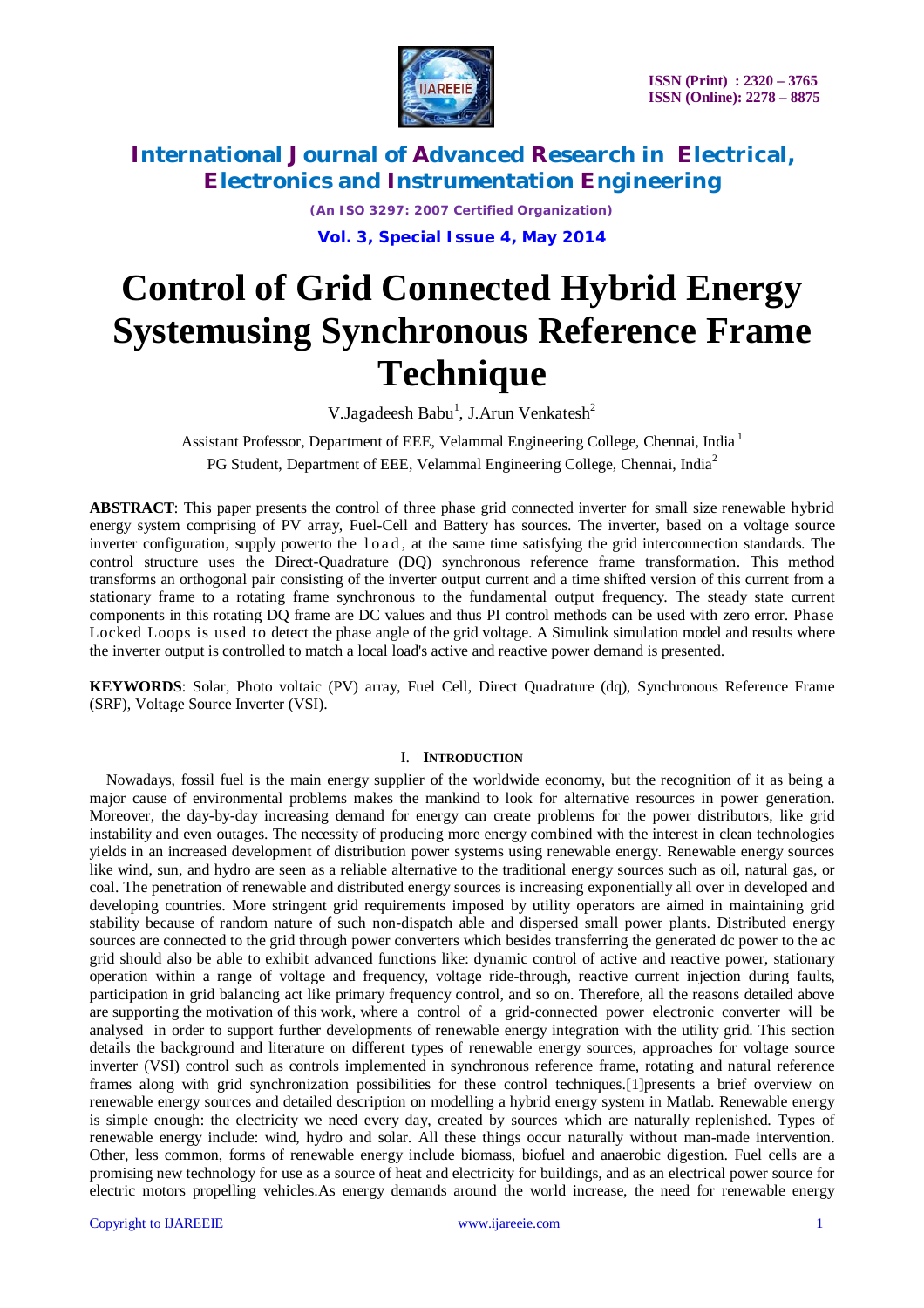

*(An ISO 3297: 2007 Certified Organization)*

### **Vol. 3, Special Issue 4, May 2014**

source that will not harm the environment has been increased. Using a hybrid system can overcome the drawbacks of standalone renewable generation system.

### II. **SYSTEM DESCRIPTION**

The proposed system consists of a hybrid energy source, a three phase inverter, LC filter and Synchronous reference frame controller for power control. The entire system is connected to the grid at the point of common coupling (PCC). The system is supplying a three phase RLC load.The hybrid energy source comprises PV array, Fuel Cell and Battery has sources. The disadvantage of intermittent power output in standalone renewable energy source can be overcome by using a hybrid system. Therefore a constant power supply can be obtained. A constant 750V dc voltage is supplied by the hybrid system. A three phase full bridge voltage source inverter is used. The inverter is operated in current control mode. It is essential to operate the inverter in current control mode when it is connected to the grid. For stand-alone applications voltage control is used.The power control is implemented using synchronous reference frame technique. The grid voltage and currents are transformed from their three phase component (abc) intoa two phase component (dq) using park's transformation. Since the components are now rotating synchronously with the reference frame, the control variables become DC quantities. This facilitates the use of PI controllers for current control. The real and reactive power flow depends on the d and q axis component of voltage and current. This facilitates individual control of real and reactive power flow. Based on the  $i_d$  and  $i_q$  reference values set, the power output of the inverter is controlled.The phase angle required for abc-dq transformation is obtained using PLL method. Phase Locked Loops is also used for grid synchronization. Sinusoidal PWM technique is used to generate the gate pulses for the switching device in the inverter. The modulation indexes are obtained by the transforming the control signals in dq frame back into abc frame.A LC filter is used to filter out harmonic content in the inverter output voltage and current and injected current that satisfy the grid integration standards.The advantage of this system is that continuous power supply is provided to the load by the active conversion of dc to ac. The controller implementation is simple and effective. The block diagram of the system is shown in Fig 1.

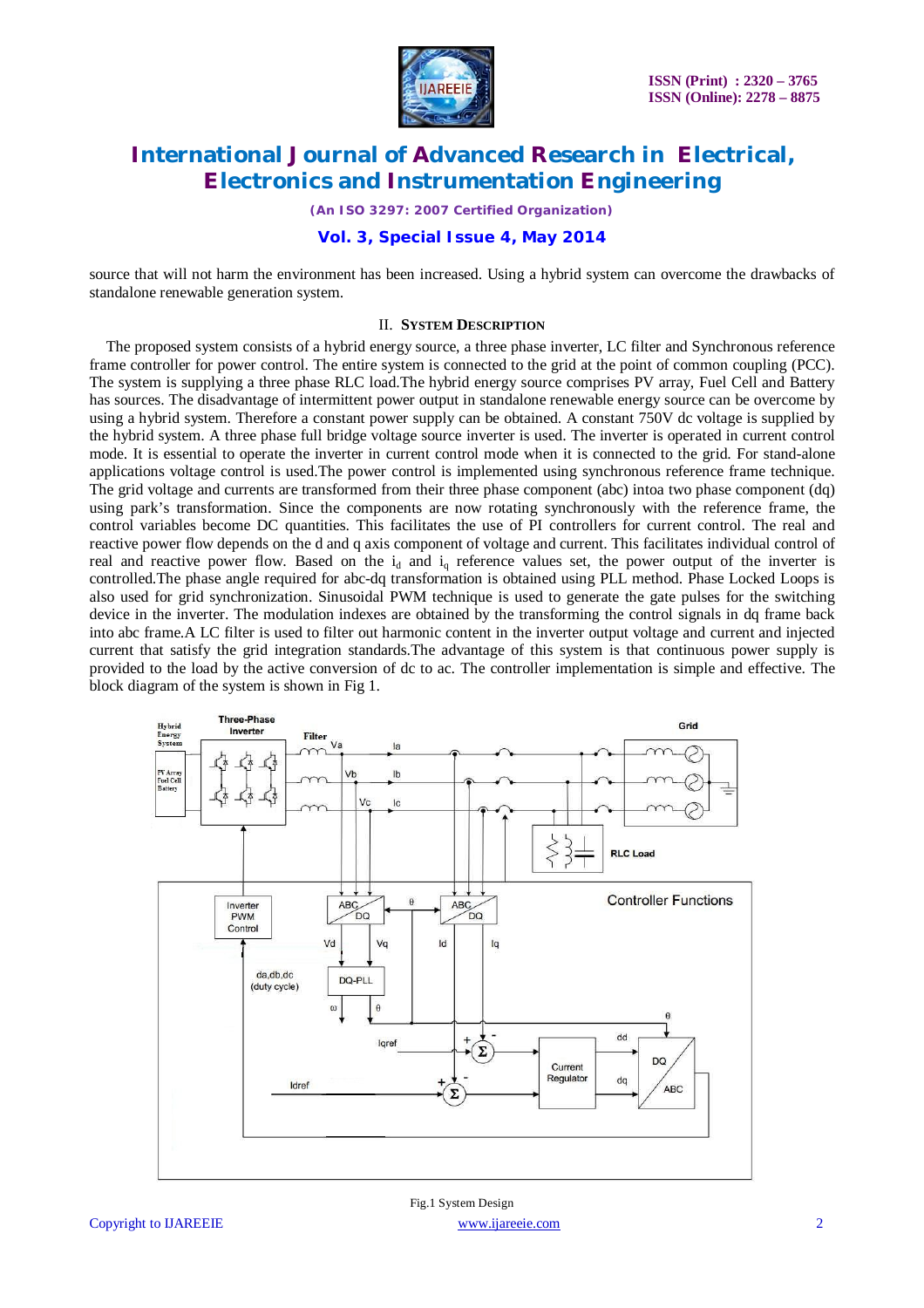

*(An ISO 3297: 2007 Certified Organization)*

### **Vol. 3, Special Issue 4, May 2014**

### III. **HYBRID ENERGY SYSTEM**

The term Hybrid refers that the combination of two or more systems. In Renewable Energy Systems (RES), the Hybrid energy system refers to the combination of two or more RES devices. This system overcomes the disadvantages of the stand-alone RE conversion systems.

Hybrid Energy systems can address limitations such as,

- Flexibility
- Efficiency
- Reliability
- Emissions
- Economics

#### *A. Need for Hybrid Energy System*

The disadvantage of stand-alone renewable system is their power generation is intermittent and depends on weather conditions. In the hybrid system, power will be produced even when there is no source for any one RES device. For example, in a Solar-Fuel Cell hybrid system, power production must be ensured even when there is no source for any one of the generation system. In night time, solar input will be zero hence the Fuel Cell can generate the rated supply from the system. In day time, the power can be produced with the help of both the sources.For many applications, the combination of renewable energy sources compares favourably with the fossil fuel based systems, both in regard to their cost and technical performances. Because these systems employees two or more different sources of energy, they enjoy a very high degree of reliability as compared to single source systems such as a standalone solar PV system or a standalone Fuel-Cell system. Application of hybrid energy systems range from small power supplies for remote households, providing electricity for lighting and other essential electrical appliances, to village electrification for remote communities has been reported.The concept of having hybrid power stations is not new, but has gained popularity in recent years. Hybrid energy stations have proven to be advantageous for decreasing the depletion rate of fossil fuels, as well as supplying energy to remote rural areas, without harming the environment.

### *B. Photo Voltaic Cell*

Fig 2 shows the equivalent circuit of a PV cell. The general model is composed of photo current source, diode, and parallel resistor expressing the leakage current, and series resistor describing the internal resistance to the current flow.



Fig. 2 Equivalent Circuit of PV Cell

The I-V characteristic equation of a PV cell is given as:

$$
I = I_{ph} - I_s \left( \exp \left[ \frac{q(V + IR_s)}{kTA} \right] - 1 \right) - \frac{(V + IR_s)}{R^{SH}} \dots (1)
$$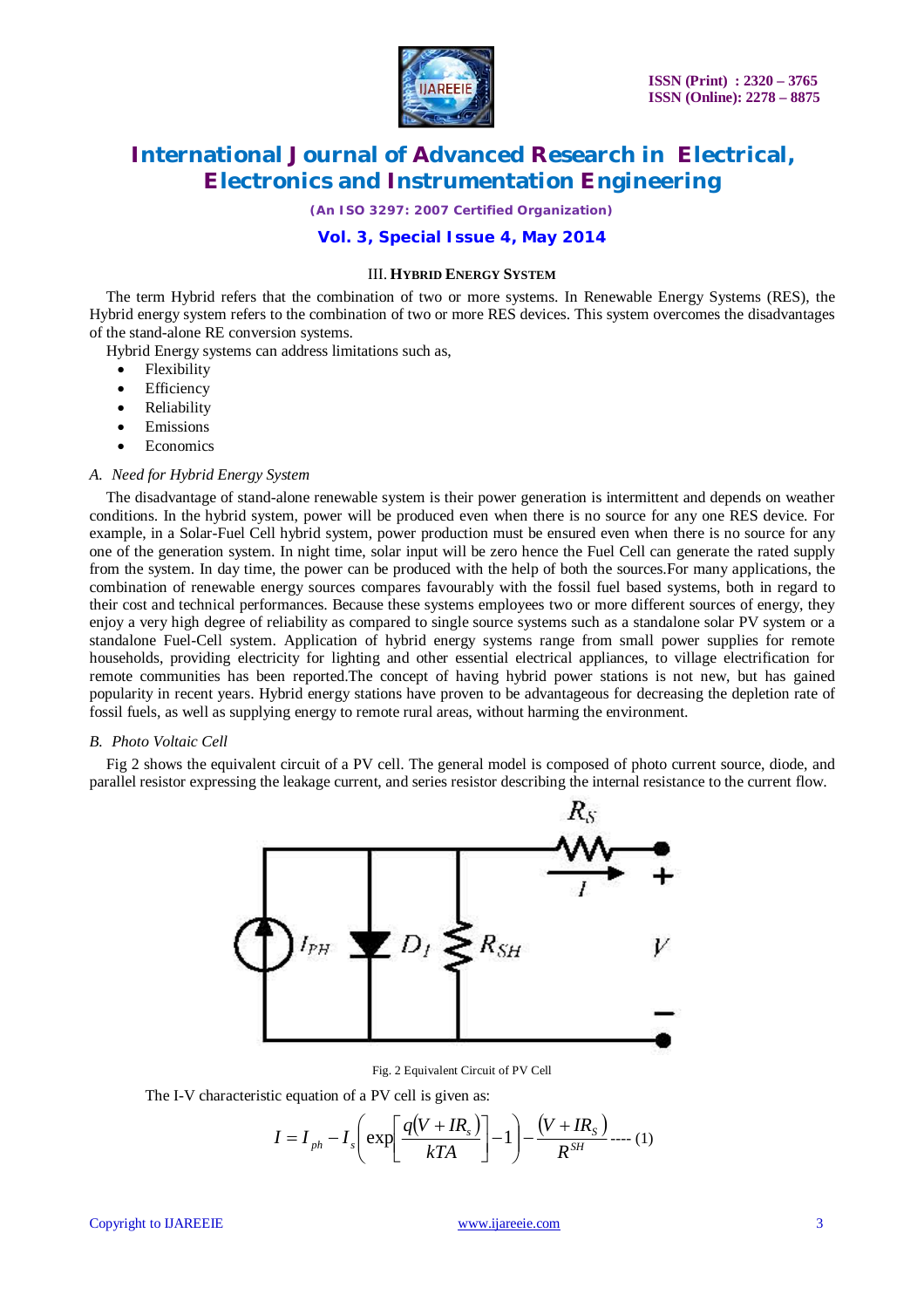

*(An ISO 3297: 2007 Certified Organization)*

### **Vol. 3, Special Issue 4, May 2014**

where Iis a light-generated current or photocurrent, I<sub>s</sub> is the cell saturation of dark current,  $q (= 1.6 \times 10^{-19} \text{ C})$ is the electron charge, k (=  $1.38 \times 10^{-23}$  J/K) is Boltzmann constant, T is the cell working temperature, A is the ideal factor,  $R_{SH}$  is the shunt resistance, and  $R_S$  is the series resistance.

The photocurrent mainly depends on the solar insolation and cell working temperature, which is given as:

$$
I_{PH} = \lambda (I_{SC} + K_I (T - T_r))
$$
--- (2)

where  $I_{SC}$  is the cell short-circuit current at a 25 °C and 1 kW/m<sup>2</sup>, K<sub>I</sub> is the cell short-circuit current temperature coefficient,  $T_r$  is the cell reference temperature, and  $\lambda$  is the solar insolation in kW/m<sup>2</sup>. On the other hand, the cell saturation current varies with the cell temperature, which is described as:

$$
I_{S} = I_{RS} \left(\frac{T}{T_{r}}\right)^{3} \exp\left(qE_{G} \frac{\left(\frac{1}{T_{r}} - \frac{1}{T}\right)}{kA}\right] \dots (3)
$$

where  $I_{RS}$  is the cell reverse saturation current at a reference temperature and a solar radiation,  $E_G$  is the bandgap energy of the semiconductor used in the cell. The ideal factor A is dependent on PV technology.

The reverse saturation current at reference temperature can be approximately obtained as:

$$
I_{RS} = \frac{I_{SC}}{\exp\left[\frac{qV_{oc}}{N_s kAT}\right] - 1} \dots (4)
$$

Since a PV cell produces very low power, the cells should be arranged in series-parallel configuration on a module to produce enough power. As mentioned earlier, PV array is a group of PV modules which are connected in series and parallel circuit configurations to generate the required current and voltage.

For an ideal PV cell (no series loss and no leakage to ground, i.e.,  $R_s = 0$  and  $R_{SH} = \infty$ , respectively). The equivalent circuit of PV cell can be further simplified and Eq. (3.1) can be rewritten as:

$$
I = N_{P}I_{PH} - N_{P}I_{S}\left(\exp\left[\frac{qV}{N_{s}kTA}\right] - 1\right) \cdots (5)
$$

The photovoltaic panel is modelled in Simulink using the above equations. Sun power SPR-305 PV module is taken as the reference module for simulation and the data sheet details are given in Table-3.1. For the standard test conditions of solar insolation 1 kW/m<sup>2</sup> and temperature  $25^{\circ}$ C, the I-V and P-V characteristics were plotted to verify the correctness of the model. Figure 3.4 and 3.5 show the I-V and P-V characteristics respectively.

### *C. Fuel Cell*

Fuel cells generate power through the electrochemical reaction between hydrogen and oxygen. The conversion is highly efficient and leaves only water and heat as by-products, which is the main motivation for the increasing interest in the technology. The first fuel cell unit was discovered and developed by Sir William Grove in 1842 with the use of four primitive cells utilizing hydrogen and oxygen. However, it was not practically used until the 1960's when NASA demonstrated a potential fuel cell application. After such demonstrations, commercial companies became interested in this technology because of its power quality, high efficiency, modularity, and environmental benefits. A fuel cell is an electrochemical energy conversion system, where chemical energy is converted directly into electrical energy and heat. Resulting advantages of this technology are high efficiency almost at partial load, low emissions, and noiselessness (due to nonexistence of moving parts), and free adjustable ratio of electric and heat generation. The basic structure of fuel cells consists of a pair of electrodes and an electrolyte. The fuel which is usually hydrogen, is supplied to the anode where the fuel then is oxidized, yielding electrons, which move through the external circuit. At the cathode, the oxidant is reduced, consuming electrons from the external circuit. Ions move through the electrolyte to balance the flow of electrons through the external circuit. The anode-cathode reactions and the composition and direction of flow of the mobile ion vary with the type of fuel cell. Figure 3.6, explains the operation principle, cathode reactions, and the

### Copyright to IJAREEIE www.ijareeie.com 4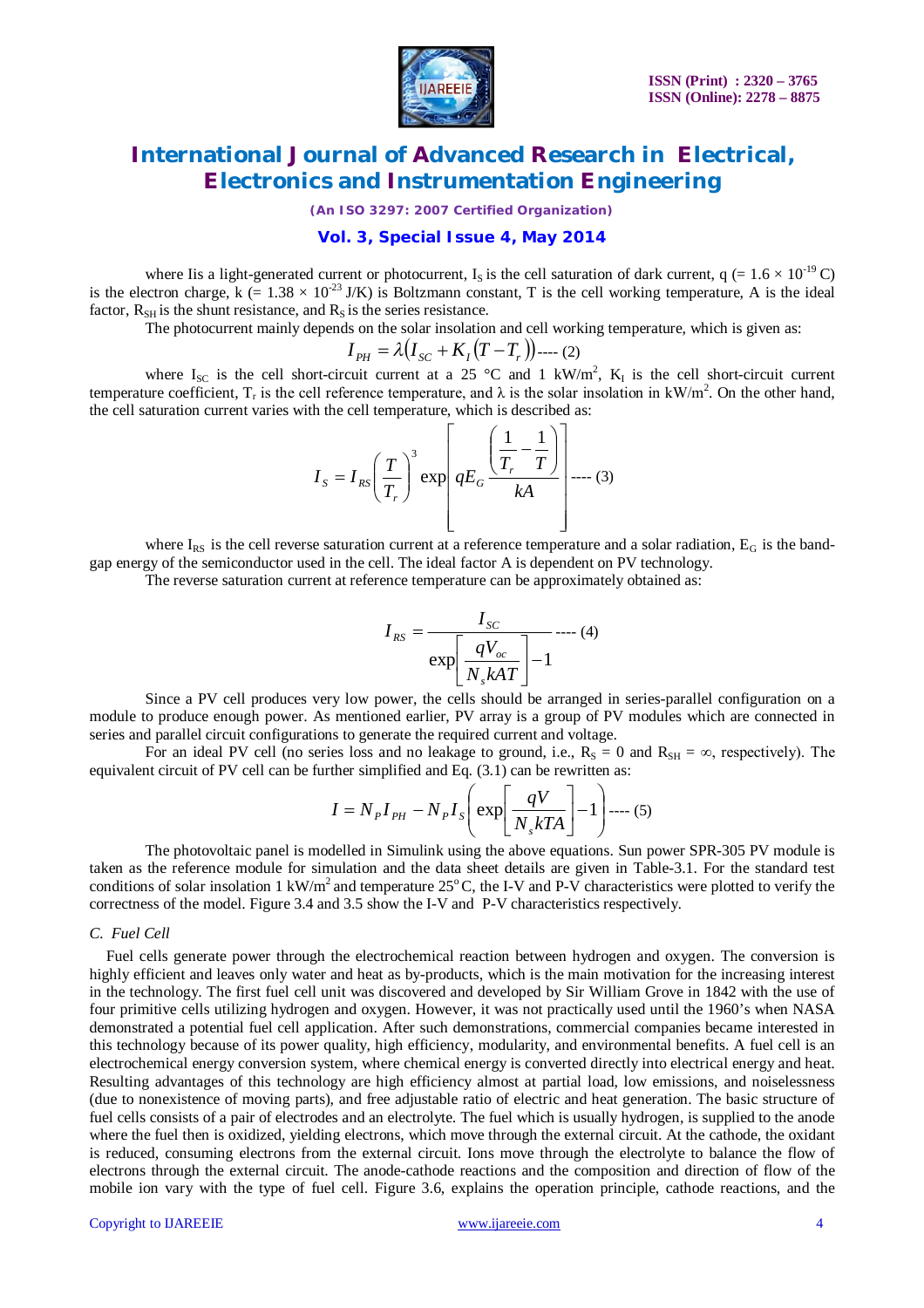

*(An ISO 3297: 2007 Certified Organization)*

### **Vol. 3, Special Issue 4, May 2014**

mobile ion associated with most common fuel cell types. The different types of fuel cell are Alkaline Fuel Cell (AFC), Proton Exchange Membrane Fuel Cell (PEMFC), Phosphoric Acid Fuel Cell (PAFC), Molten Carbonate Fuel Cell (MCFC) and Solid Oxide Fuel Cell (SOFC).

### *D. Battery*

A rechargeable battery, storage battery, or accumulator is a type of electrical battery. It comprises one or more electrochemical cells, and is a type of energy accumulator. It is known as a secondary cell because its electrochemical reactions are electrically reversible. Rechargeable batteries come in many different shapes and sizes, ranging from button cells to megawatt systems connected to stabilize an electrical distribution network.Several different combinations of chemicals are commonly used, including: lead–acid, nickel cadmium (NiCd), nickel metal hydride (NiMH), lithium ion (Li-ion), and lithium ion polymer (Li-ion polymer).Rechargeable batteries are used for automobile starters, portable consumer devices, light vehicles (such as motorized wheelchairs, golf carts, electric bicycles, and electric forklifts), tools, and uninterruptible power supplies. Emerging applications in hybrid electric vehicles and electric vehicles are driving the technology to reduce cost and weight and increase lifetime.Grid energy storage applications use rechargeable batteries for load levelling, where they store electric energy for use during peak load periods, and for renewable energy uses, such as storing power generated from photovoltaic arrays during the day to be used at night. By charging batteries during periods of low demand and returning energy to the grid during periods of high electrical demand, load-levelling helps eliminate the need for expensive peaking power plants and helps amortize the cost of generators over more hours of operation.In this project a nickel–metal hydride battery is used. NiMH or Ni– MH, is a type of rechargeable battery. Its chemical reactions are somewhat similar to the largely obsolete nickel– cadmium cell (NiCd). NiMH use positive electrodes of nickel oxyhydroxide (NiOOH), like the NiCd, but the negative electrodes use a hydrogen-absorbing alloy instead of cadmium, being in essence a practical application of nickel– hydrogen battery chemistry. A NiMH battery can have two to three times the capacity of an equivalent size NiCd, and their energy density approaches that of a lithium-ion cell.

### IV.**SYNCHRONOUS REFERENCE FRAME**

Since the generated voltage from renewable energy sources is DC, we need inverter for converting DC voltage to AC before connecting it to grid. Grid is a voltage source of infinite capability. The output voltage and frequency of inverter should be same as that of grid frequency and voltage. The output of grid connected inverter can be controlled as a voltage or current source and pulse width modulated (PWM) voltage source inverters (VSI) are most widely used. The three phase full bridge inverter topology is the most widely used configuration in three phase systems. The inverter selected is current controlled voltage source inverter. IGBT's are used as the switching element which is operated at a frequency of 20 KHz. Bi-polar PWM technique is used in which switches in each pair are turned ON and OFF simultaneously and output voltage varies between –Vs and +Vs, where Vs is the input voltage of inverter which is considered as battery as shown in figure 3. As in single-phase VSIs, the switches of any leg of the inverter (Q1 and Q4, Q3 and Q6, or Q5 and Q2) cannot be switched on simultaneously because this would result in a short circuit across the dc link voltage supply. The output of each leg depends only on input voltage and switch status and is independent of load current.



Fig. 3 Three Phase Voltage Source Inverter Topology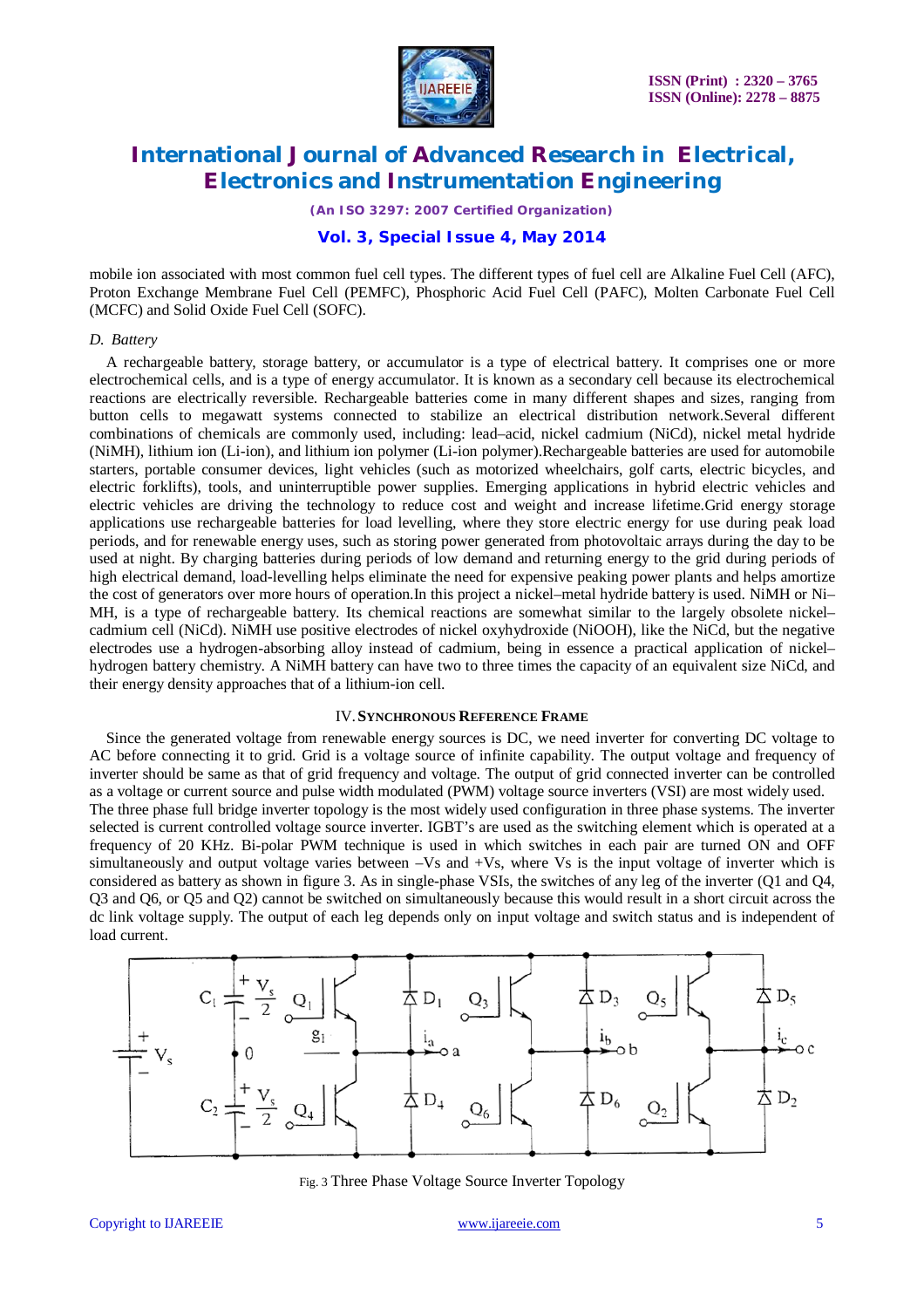

*(An ISO 3297: 2007 Certified Organization)*

### **Vol. 3, Special Issue 4, May 2014**

Transformations from a three-phase system to different two-phase systems can be used in order to avoid controlling coupled ac currents and voltages. These are based on the fact that in a balanced three-phase system there are only two independent current/voltages, thus the third current/voltage can be expressed by the other two. These systems are often referred to as reference frames, where the frame is the axis system of the transformed system.

### *A. Inverter Control using Synchronous Reference Frame Technique*



Fig. 4Block diagramof Synchronous reference frame control

A block diagram of the Synchronous reference frame ordqcontrol is represented in figure 4. Since the controlled current has to be in phase with the grid voltage, the phase angle used by the abc→ dqtransformation module has to be extracted from the grid voltages. Phase-locked loop (PLL) technique is adopted to provide the phase information of the grid voltage, which is needed to transform the grid currents  $I_d$  and  $I_q$  in the in the dq frame and then transform the voltage control signal back to the abc frame. Two PI controllers are adopted to regulate  $I_d$  and  $I_d$  according to the current reference  $I_{d^*}$  and  $I_{q^*}$ , which determines the real power and reactive power exchanged with the grid respectively. The inverter is assumed to be powered by a constant DC power source and hence no controller is needed to regulate the DC link voltage. Otherwise a controller can be introduced. The reference for the reactive current is usually set to zero, if the reactive power control is not allowed. In the case that the reactive power has to be controlled, a reactive power reference must be imposed to the system. Thedqcontrol structure is normally associated with proportional–integral (PI) controllers since they have a satisfactorybehaviour when regulating dc variables. For improving the performance of PI controller in such astructure as depicted, cross-coupling terms and voltage feed forward are usually used. These are neglected in this project work.

This scheme has the particular advantage of independent control of the real and reactive power components of the grid currents, which can be directly translated into real and reactive power. As a result, it is possible to set the real and reactive power sent to the grid directly.

### *B. Grid Synchronization*

The inverter output current that is injected into the utility network must be synchronized with the grid voltage. The objective the synchronization algorithm is to extract the phase angle of the grid voltage. The feedback variables can be converted into a suitable reference frame using the extracted grid angle. Hence, the detection of the grid angle plays an

### Copyright to IJAREEIE www.ijareeie.com 6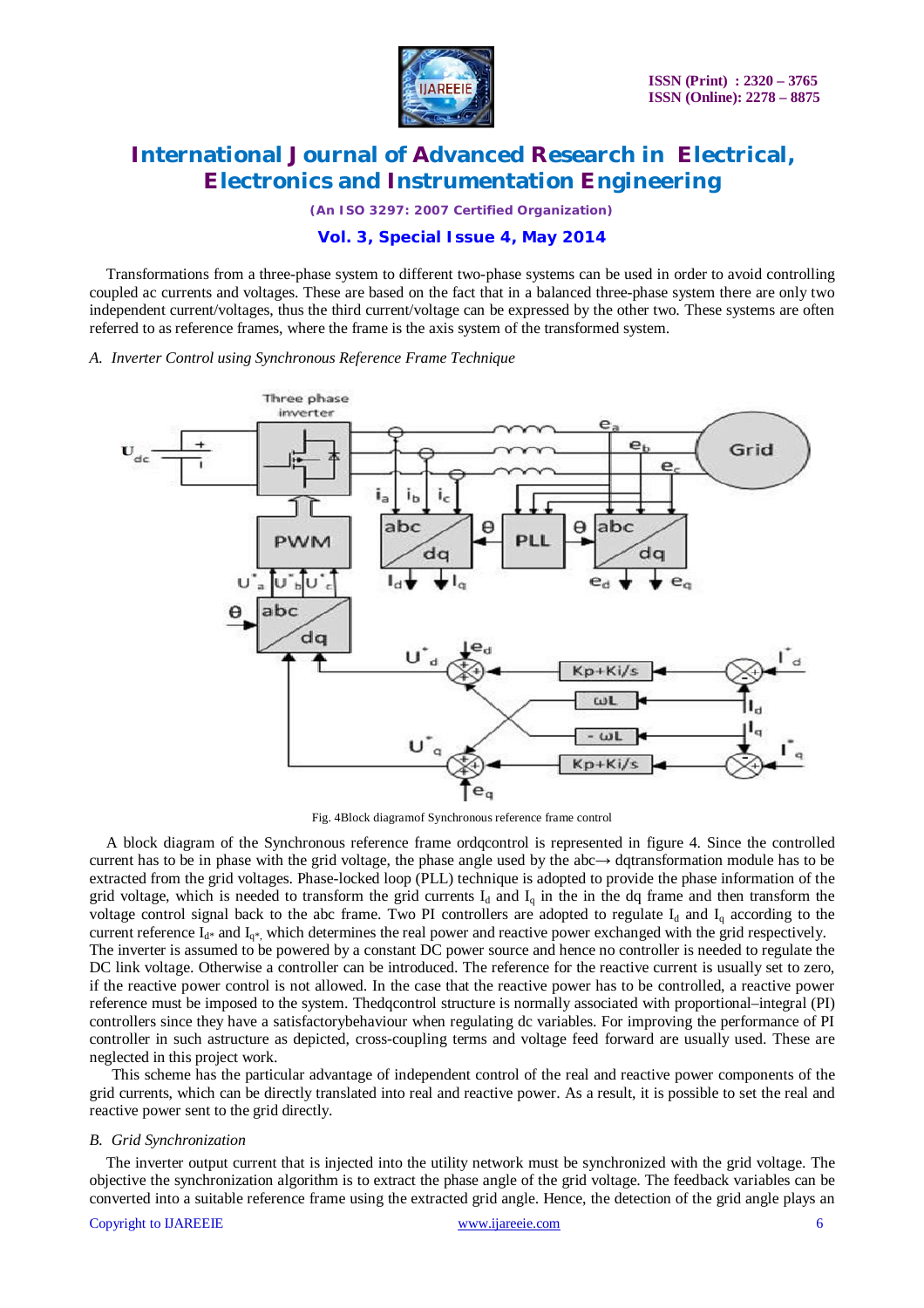

*(An ISO 3297: 2007 Certified Organization)*

### **Vol. 3, Special Issue 4, May 2014**

essential role in the control of the grid-connected inverter. The synchronization algorithms should respond quickly to changes in the utility grid. Moreover, they should have the ability to reject noise and the higher order harmonics. Many synchronization algorithms have been proposed to extract the phase angle of the grid voltage such as zero crossing detection, and phase-locked loop (PLL).

### V. **SIMULATION AND RESULTS**

The simulations were carried out using MATLAB/ Simulink R2010a package. The blocks used are taken from SimPowerSystems toolbox. This chapter details the simulation of the hybrid energy system (PV array, fuel cell and battery) and grid connected inverter.

PV Array is used to get a dc output voltage of 271V as shown in Fig 5. The fuel cell and battery were implemented using the generic fuel cell and generic battery block available in SimPowerSystems Toolbox/ExtraSources.The Nickel-Metal Hydride battery type and Alkaline fuel cell (AFC) 2.4 KW, 48V dc are used in this simulation. Four AFC are connected in series to supply 258.4V dc. The battery is rated at 185V dc and its fully charged voltage is 218V. The Output Voltage of the Battery and Fuel Cell is shown in Fig 6 and Fig 7 respectively



Fig 7 Output voltage of Fuel Cell Stack

Thus the three sources added up supply a total dc voltage of 750V, which serves as input voltage for the inverter. The output waveform of the hybrid system is shown in Fig8.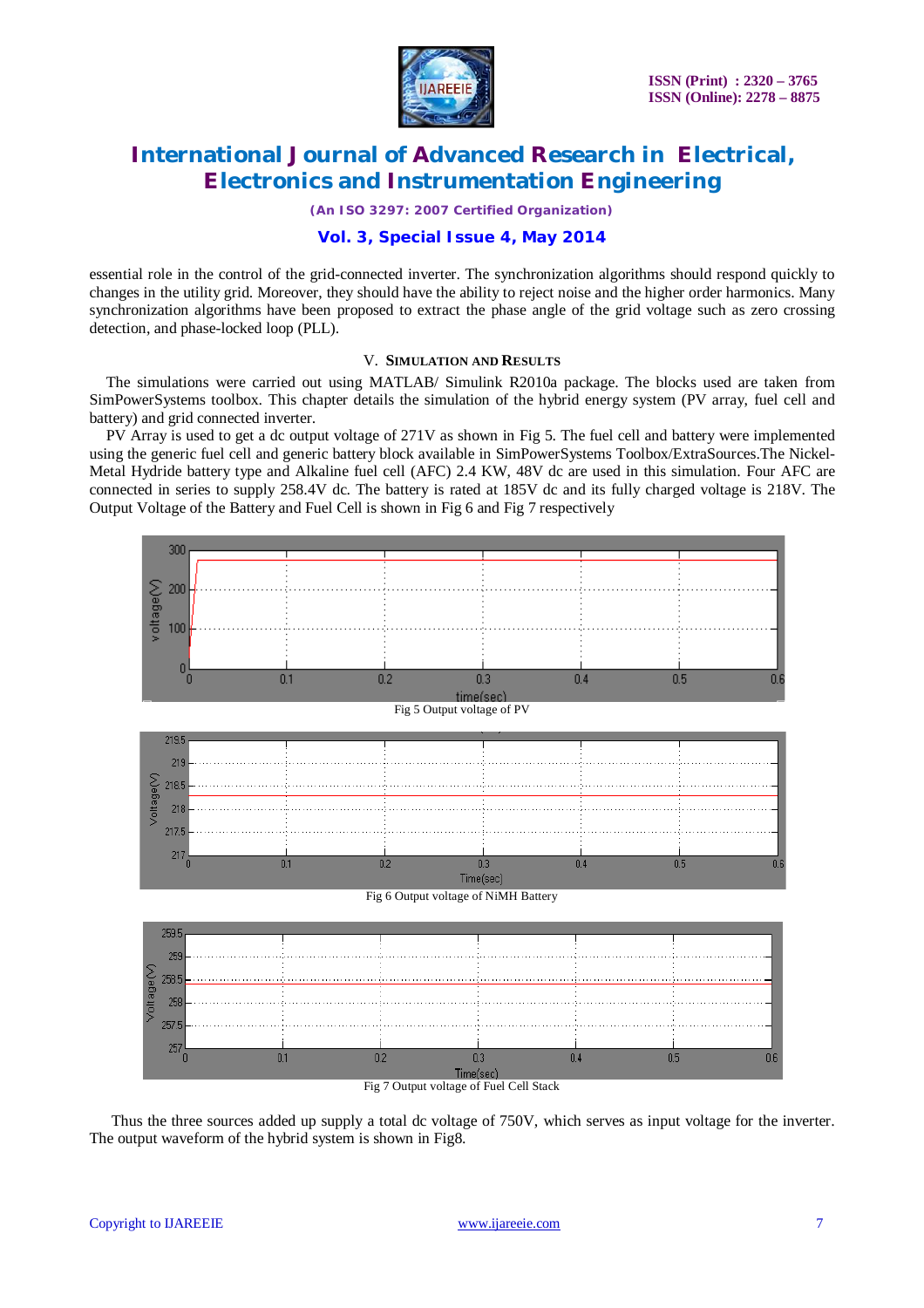

*(An ISO 3297: 2007 Certified Organization)*

### **Vol. 3, Special Issue 4, May 2014**



Fig 8 Output voltage of Hybrid System

The test system is shown in Fig 9.



Fig 9 Simulation Diagram of Test System

The output voltage of the inverter is shown in Fig. 10. The voltage at the output of inverter is 415\*√2 which is 586.89Volt(peak to peak).

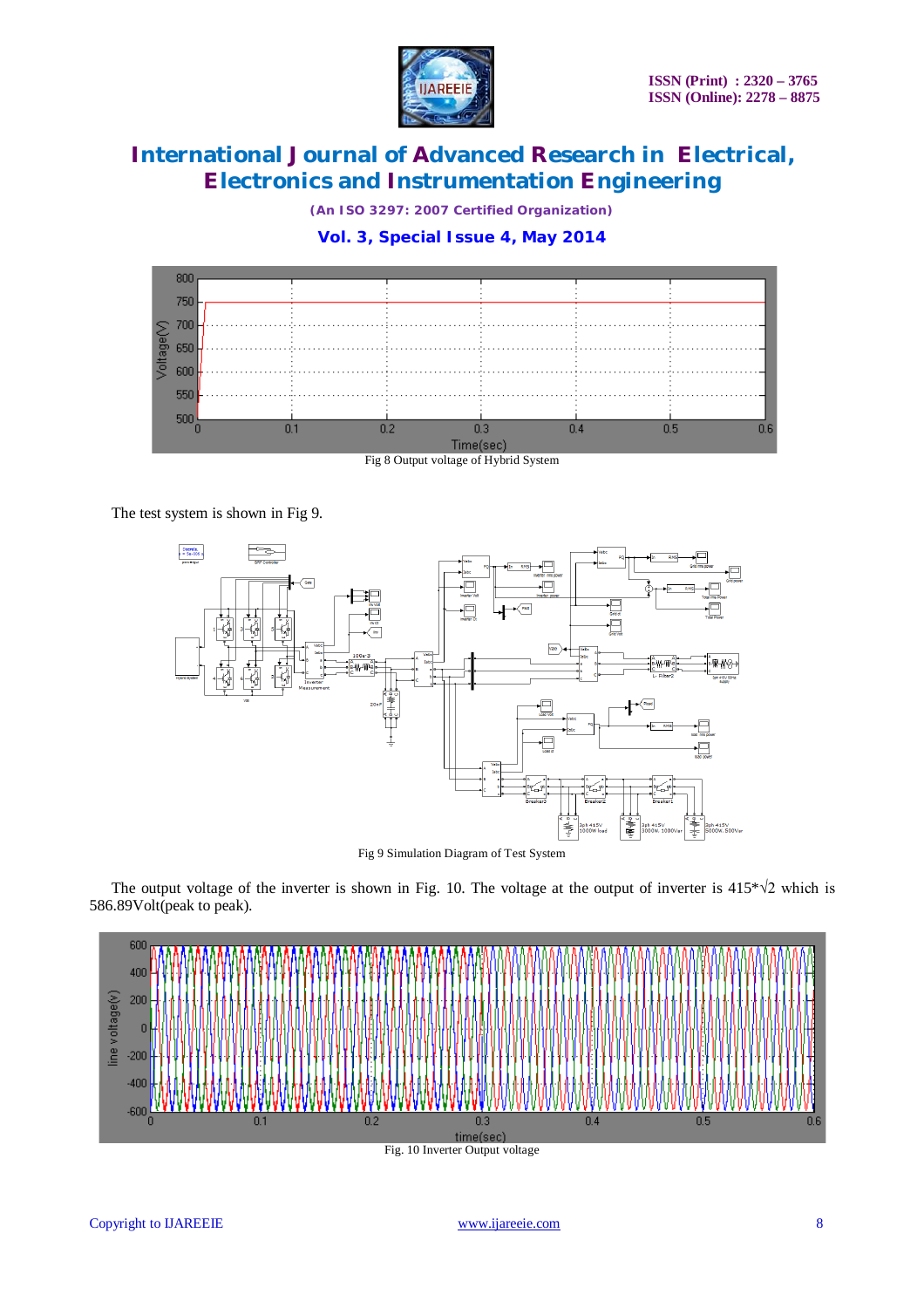

*(An ISO 3297: 2007 Certified Organization)*

### **Vol. 3, Special Issue 4, May 2014**

To simulate the response of the power flow control system during changes in the active and reactive power references, we operated the inverter with a sequence of power changes by switching on the loads using a circuit breaker. At the beginning of the simulation, the inverter was started with  $P_{\text{ref}} = 1000 \text{ W}$  and  $Q_{\text{ref}} = 0 \text{ Var}$ . At time 0.2s, Q\_ref was changed to 1000Var while P\_ref was increased to 4000W. Finally, at time 0.3s, P\_refwas imposed from 4000W to 9000W while Q was maintained at 500Var. The simulated power flow waveforms are shown in Fig.11, Fig. 12, Fig.13 respectively. We can see from figures 5.13-5.15 that the inverter output powers are following the reference set point values.When the demand increased beyond the 5KW rated capacity of the inverter, the power is supplied by the grid through the point of common coupling (PCC).It is evident that the biggest transient occurs during the step change of reactive power from leading VAR to lagging VAR. The transients are mitigated very fast and are damped in less than three cycles. The results show that the inverter output power follows the reference power commands with considerable accuracy.

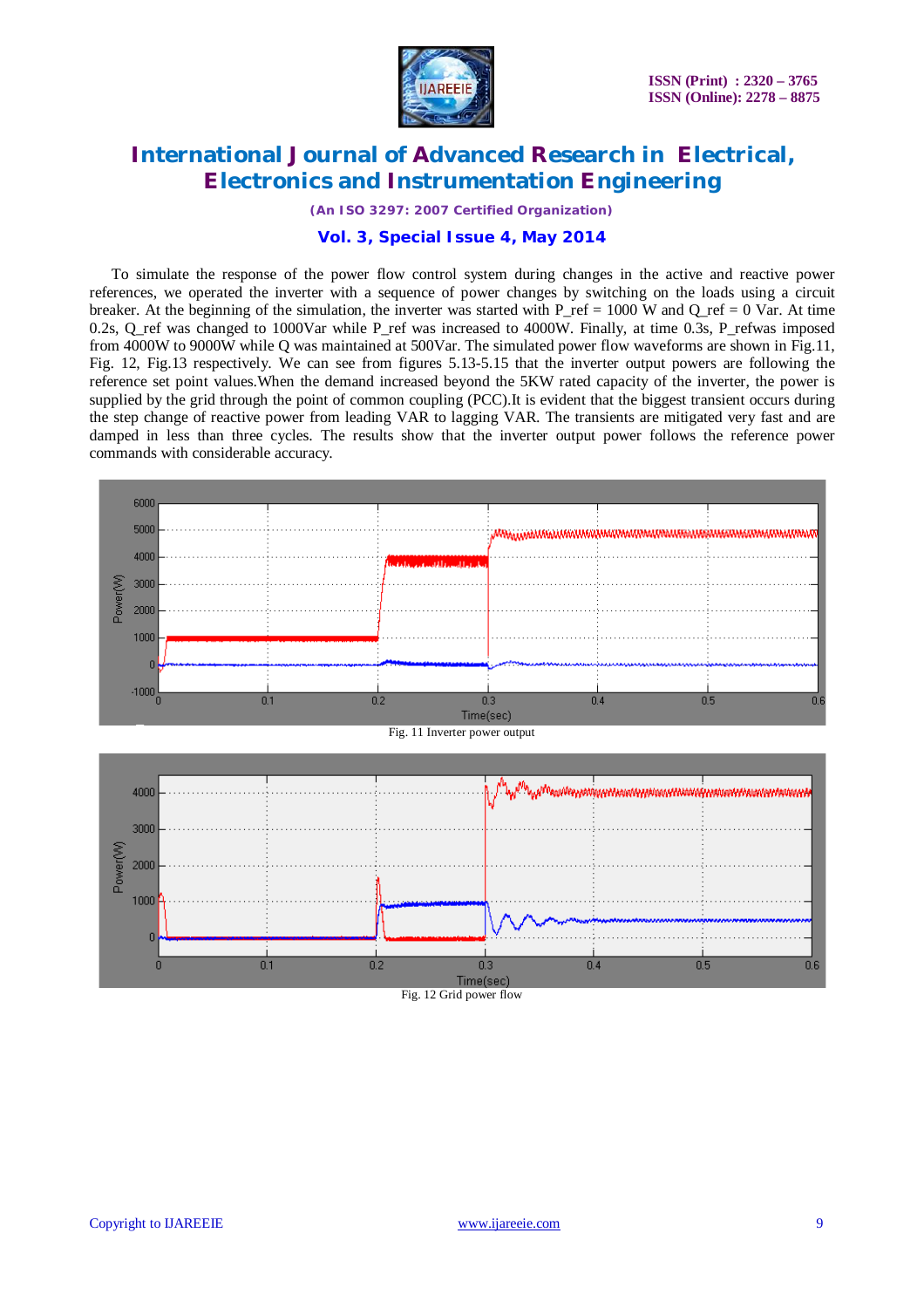

*(An ISO 3297: 2007 Certified Organization)*

**Vol. 3, Special Issue 4, May 2014**



Fig. 13 Load power

In the simulation, the inverter is operating in current control mode. The initial load on the system is 1000W. The 2A peak-to-peak current (rms value of 1.4A) required by the load is supplied by the inverter. When the real power reference increases to 4000W at 0.2s, the inverter starts supplying 8A (5.5A rms). After 0.3s the load has increased to 9000W and the inverter is operating at its maximum rating of 5000W and remaining power is drawn from the grid. Since only real power is being supplied by the inverter the reactive power demand is satisfied by the grid. The simulation results for current control mode are shown in Fig.14, Fig. 15, Fig.16 respectively.All waveforms are in phase values. The simulation suggests that the inverter current control loop does a very good job of maintaining the reference current when operated in the utility connected mode.